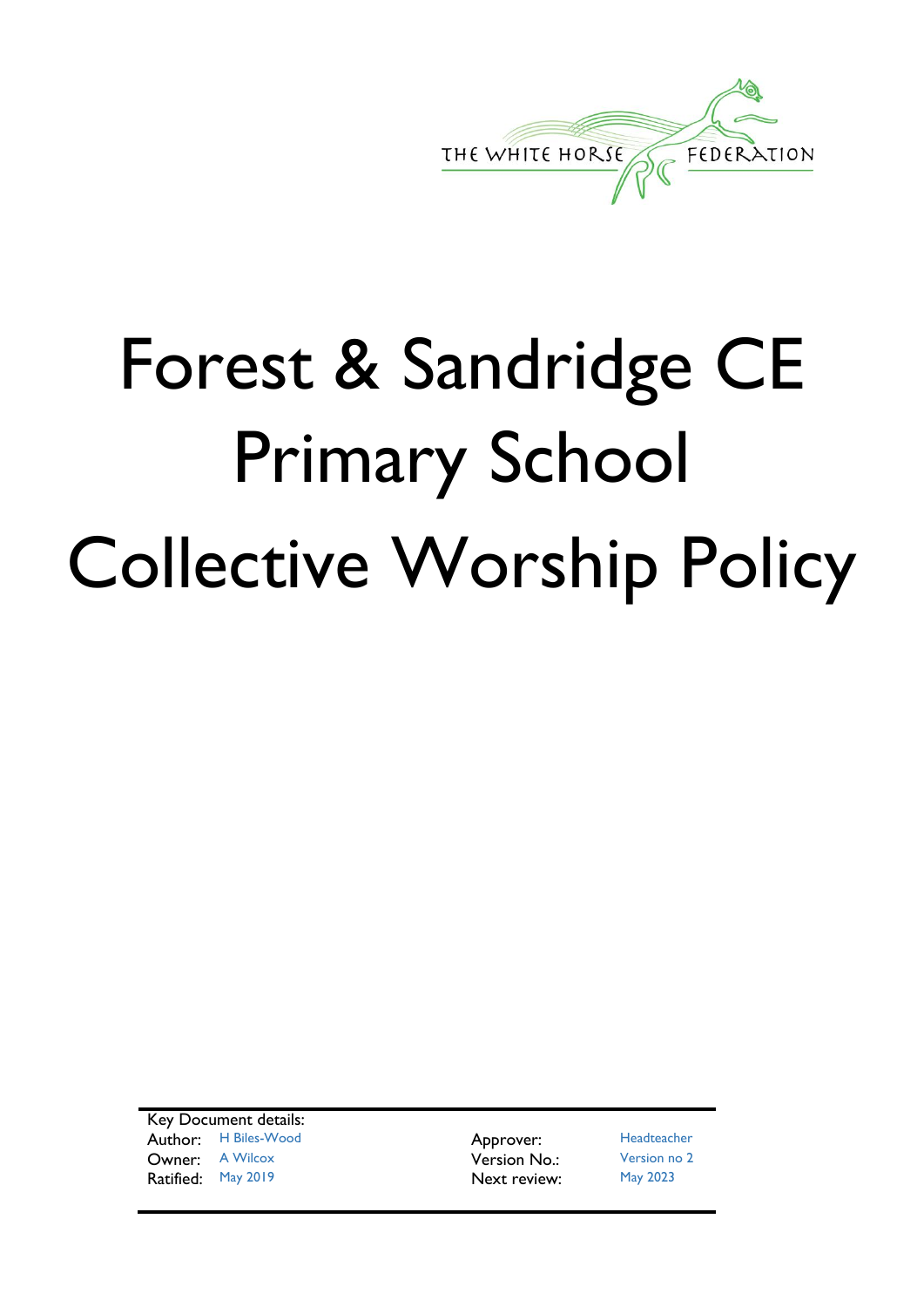#### **Our vision**

#### **Nurture, Grow, Flourish**

*"For I know the plans I have for you," says the Lord… "plans to give you HOPE and a FUTURE."'*

*Jeremiah 29:11*

**We are committed to creating a positive, safe and nurturing Christian environment, where all members of the school and wider community will be respected and valued.**

#### **Within God's love, we will support and encourage one another to grow and flourish… to be the very best we can be.**

All we do at our school will be underpinned by the above vision. This policy should be read and understood from this perspective.

Our school, Forest and Sandridge, is designated a Church of England school formerly voluntary aided prior to academisation in 2016. As such, we are subject to the requirements of the School Standards and Framework Act 1998 and Circular 1/ 94 "Religious Education and Collective Worship".

## **Aims**

Collective Worship in schools should aim to provide the opportunity for pupils to worship God, to consider spiritual and moral issues and to explore their own beliefs; to encourage participation and response through active involvement in the presentation of worship or through listening to, and joining in the worship offered; and to develop community spirit, promote a common ethos and shared values, and reinforce positive attitudes. (Circular 1/94 paragraph 50).

Within Collective Worship at our school it is important to us that, worship is a reflection of our Christian vision. We aim to:-

- Provide opportunities to praise and reach out to God and experience His presence
- Contribute and enhance to the personal, moral and spiritual development of the individual
- Provide opportunities to experience awe and wonder, reflection and other activities to enhance spirituality
- Encourage individuals to explore and question their own beliefs and to consider the beliefs and feelings of others
- Affirm school values and foster a sense of fellowship by bringing pupils together as a community
- Build a community identity through which individuals feel valued
- Learn about how our values are distinctively Christian through the teachings of Jesus and other Bible stories and how these relate to our lives today
- Recognise the importance of prayer and provide daily opportunities for stillness, reflection and personal prayer
- Offer consideration of issues which are important in moral and religious context to the ethos of this school and the wider community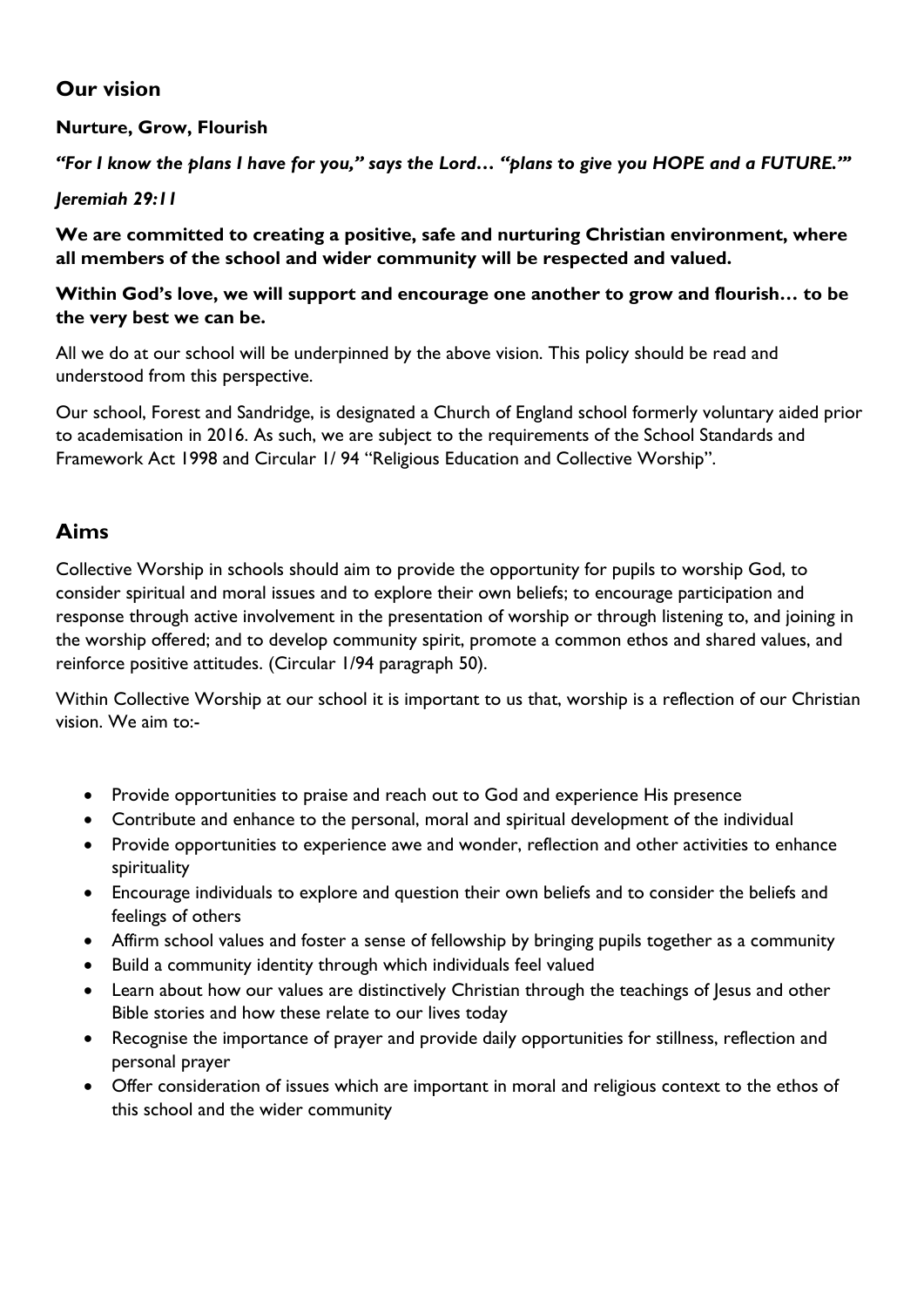#### **Statutory responsibility for securing the Act of Collective Worship (SS & FA Sch.20)**

#### **Procedures**

'All pupils in attendance at a community, foundation, or voluntary school shall on each day take part in an act of collective worship' (S.S. & FA Sec. 7).

The arrangements for collective worship each day may provide a single act of worship for all pupils; or separate acts of worship for pupils in different age groups or in different school groups. These arrangements shall be confirmed by the governing body, after consultation with the Headteacher. Collective worship will normally take place on the school premises. However, should it be thought appropriate on special occasions to hold the act of worship away from the school building.

# **The Character of Collective Worship (SS & FA Sch 20 )**

Collective Worship is to be "wholly or mainly of a broadly Christian Character", and within the traditions of the Church of England. Over a term the majority of acts of worship must be wholly or mainly of a broadly Christian character.

Pupils who do not come from Christian families should be able to join in the daily act of collective worship, even though this would, in the main reflect the broad traditions of Christian belief. The collective worship should consider the circumstances relating to the family backgrounds and the ages and aptitudes of the pupils, which are relevant for determining the character of worship. The legislation states that we should be joining together in "collective" rather than "corporate worship".

Collective worship at our school is related to the daily life, aspirations, and concerns of our pupils. The school seeks to preserve the integrity of all our members. We come together to affirm and celebrate experiences of worth to us all. Our collective worship is something special and separate from ordinary school activities and may be directly or indirectly concerned with reverence given to God.

Collective worship will be in accordance with any provisions of the trust deed relating to the school, which states that "The principal officiating minister shall have some superintendence of the religious and moral instruction of the scholars attending such school." (1874)

# **The Right of Withdrawal**

The School Standards and Framework Act reaffirms parents' rights as established in the 1944 Education Act, to withdraw their children from collective worship if they wish, whether the school is designated community, foundation, or voluntary. If a parent wishes their child to be excused wholly or partly from an act of worship, then the school must comply. Parents do not have to state their reasons. The school continues to be responsible for the supervision of any child withdrawn by its parents from collective worship. Should this be the case, the Headteacher shall require a formal written request, after which, the necessary arrangements will be made for the supervision of that child.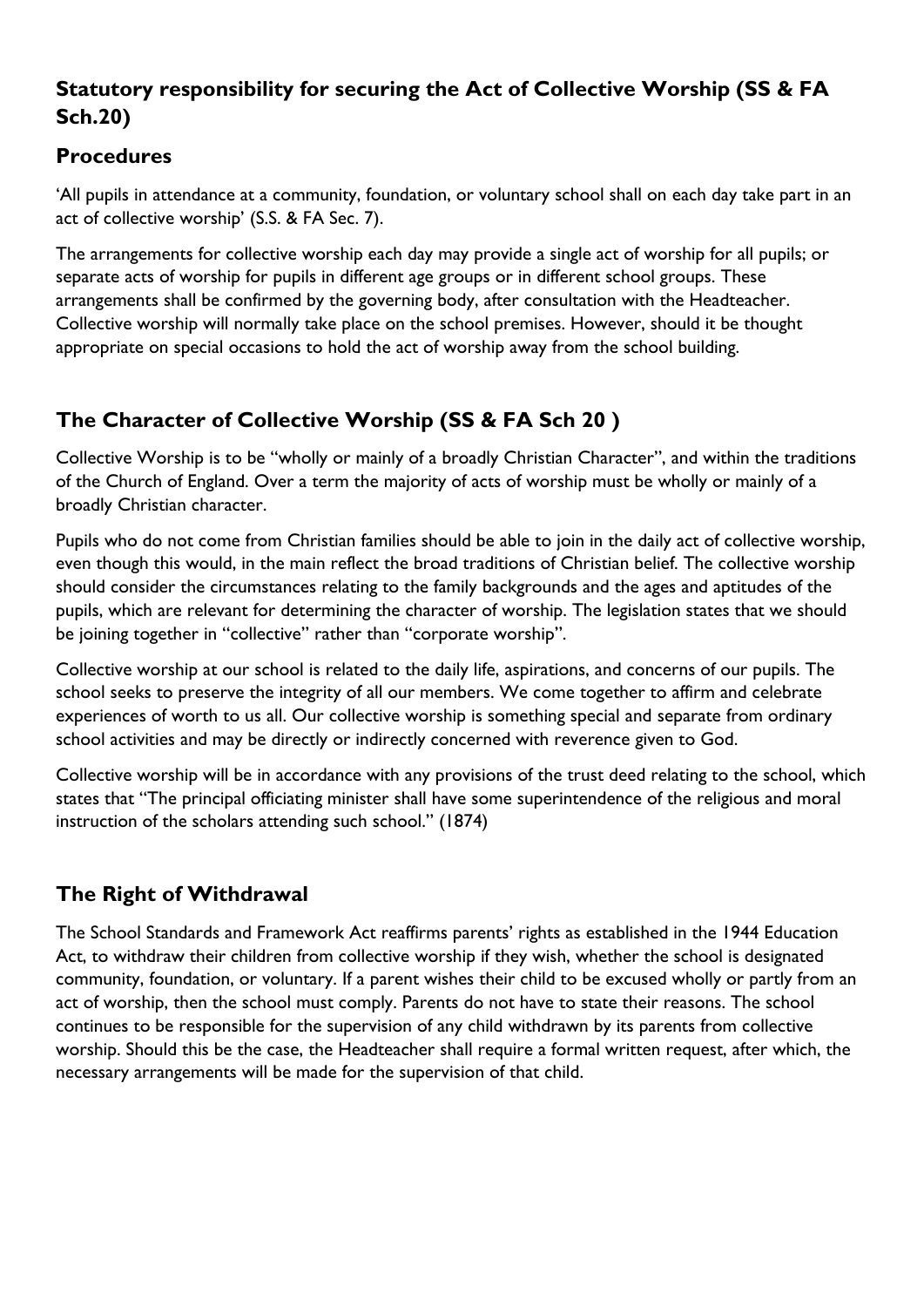#### **Weekly Organisation**

| Day       | <b>Activity</b>                  | <b>Time</b>             |
|-----------|----------------------------------|-------------------------|
| Monday    | Whole School worship             | 9:00-9:20am             |
| Tuesday   | Whole School worship (often led  | 9;00-9:20am             |
|           | by a visitor or a class)         |                         |
| Wednesday | In class worship                 | Any time within the day |
| Thursday  | Whole School worship             | 9:00-9:20am             |
| Friday    | Whole School worship             | 9:00-9:20am             |
|           | celebration (All parents invited |                         |
|           | to attend)                       |                         |

## **Content**

Worship themes are values based and planned on a termly basis in line with school priorities. These themes give regard to the Church calendar, special events in the Church or school life, the ethos of the school, and links with R.E. and PSHEE. 'Values for Life' is used to plan each worship and to develop the themes further in class, and can be supplemented by a range of other materials as required.

#### **Creating a worshipful atmosphere**

A worshipful atmosphere is created through music and a focus for reflection when the pupils enter. A display containing such articles as icons, artefacts, religious books and pictures shall be constantly present. Other resources may be used to enhance the act of collective worship. A candle is lit to signify the beginning of each worship and to remind children that the light is a symbol of Jesus. The person leading worship will lead and appropriate 'call and response' as part of the stilling. The candle is extinguished to close the worship as part of the sending out.

During each worship, there is the opportunity for whole school reflection. A piece of 'reflection music' is played, a focus for reflection is displayed and the children and adults participate in reflection together.

## **Visitors**

Visitors are welcome to come to school to lead assemblies, and a regular contact exists between the school and the vicar of St. Andrew's Church. Necessary arrangements for visits will be made by the R.E. leader, Collective worship leader or Headteacher, and information about assembly themes, and celebrations made available. Regular visits include our local clergy, Rev. Alison Sowton, Hannah Tarring our local children's and family worker, the Maranatha church group and the 'Open the Book' team.

#### **Children's contribution**

All children have the opportunity to plan and lead a class worship that has a clear Christian value as the focus for the worship. Children have the opportunity to lead in prayer during worship and Prayer Council take an active role in leading and monitoring worship.